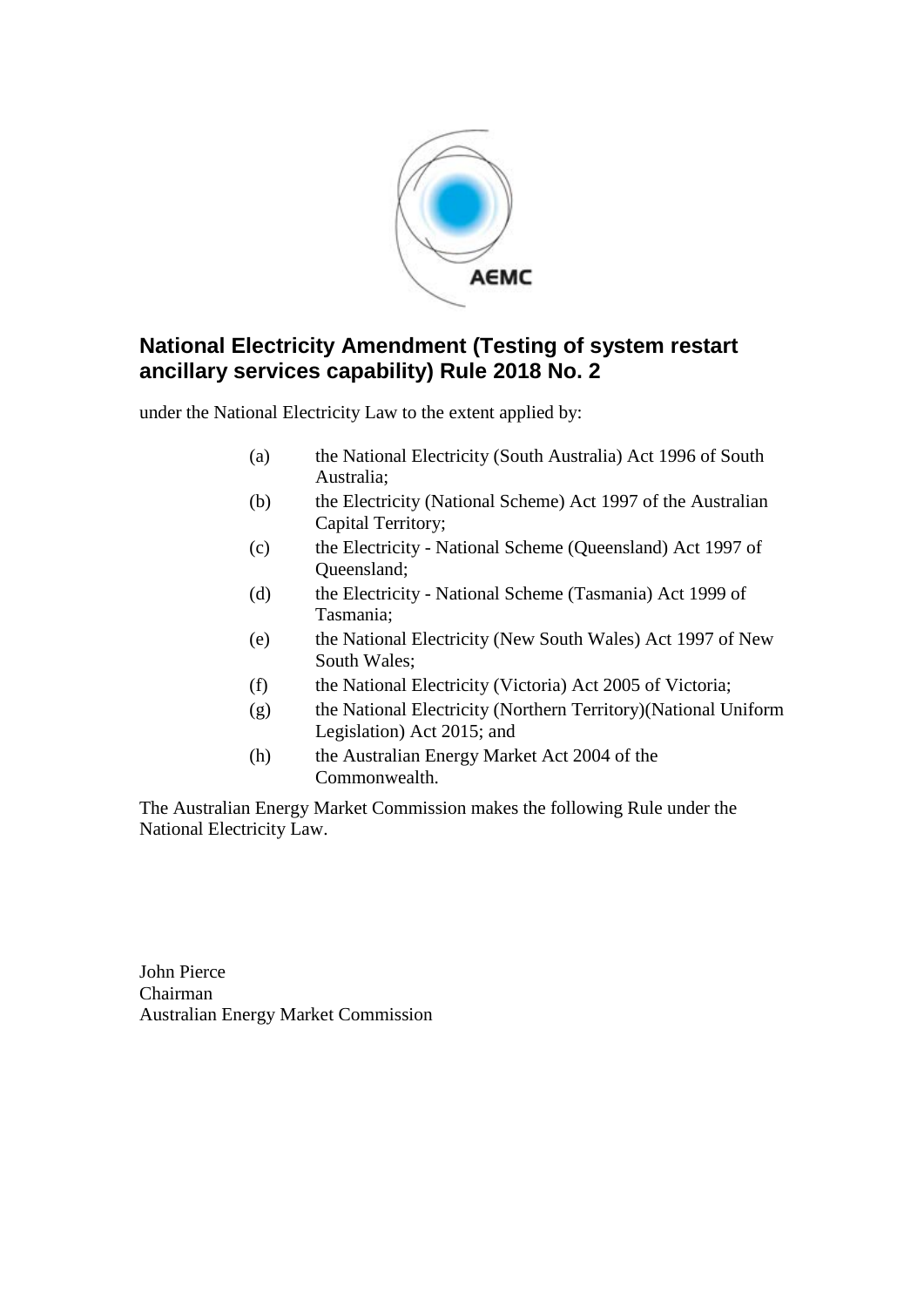# **National Electricity Amendment (Testing of system restart ancillary services capability) Rule 2018 No. 2**

## **1 Title of Rule**

This Rule is the *National Electricity Amendment (Testing of system restart ancillary services capability) Rule 2018 No.2*.

# **2 Commencement**

This Rule commences operation on 10 April 2018.

# <span id="page-1-0"></span>**3 Amendment of the National Electricity Rules**

The National Electricity Rules are amended as set out in [Schedule 1.](#page-2-0)